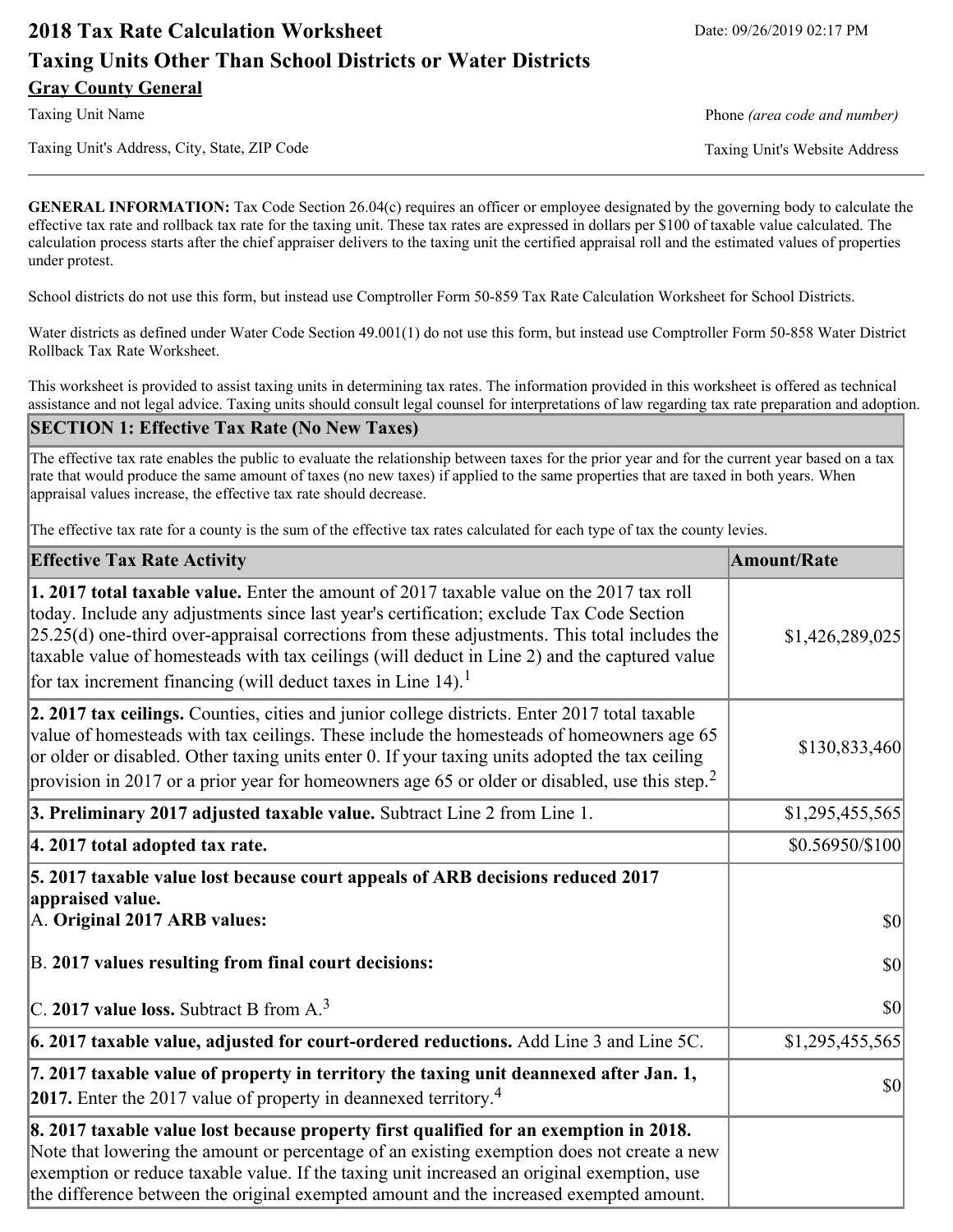| Do not include value lost due to freeport or goods-in-transit exemptions.                                                                                                                                                                                                                                                                                                                                             |                 |
|-----------------------------------------------------------------------------------------------------------------------------------------------------------------------------------------------------------------------------------------------------------------------------------------------------------------------------------------------------------------------------------------------------------------------|-----------------|
| A. Absolute exemptions. Use 2017 market value:                                                                                                                                                                                                                                                                                                                                                                        | \$281,890       |
| B. Partial exemptions. 2018 exemption amount or 2018 percentage exemption times 2017<br>value:                                                                                                                                                                                                                                                                                                                        | \$2,473,850     |
| C. Value loss. Add A and $B^5$ .                                                                                                                                                                                                                                                                                                                                                                                      | \$2,755,740     |
| 9. 2017 taxable value lost because property first qualified for agricultural appraisal (1-<br>d or 1-d-1), timber appraisal, recreational/scenic appraisal or public access airport<br>special appraisal in 2018. Use only properties that qualified in 2018 for the first time; do<br>not use properties that qualified in 2017.                                                                                     |                 |
| A. 2017 market value:                                                                                                                                                                                                                                                                                                                                                                                                 | \$15,550        |
| B. 2018 productivity or special appraised value:                                                                                                                                                                                                                                                                                                                                                                      | \$1,000         |
| C. Value loss. Subtract B from $A6$                                                                                                                                                                                                                                                                                                                                                                                   | \$14,550        |
| 10. Total adjustments for lost value. Add lines 7, 8C and 9C.                                                                                                                                                                                                                                                                                                                                                         | \$2,770,290     |
| 11. 2017 adjusted taxable value. Subtract Line 10 from Line 6.                                                                                                                                                                                                                                                                                                                                                        | \$1,292,685,275 |
| 12. Adjusted 2017 taxes. Multiply Line 4 by Line 11 and divide by \$100.                                                                                                                                                                                                                                                                                                                                              | \$7,361,842     |
| 13. Taxes refunded for years preceding tax year 2017. Enter the amount of taxes refunded<br>by the taxing unit for tax years preceding tax year 2017. Types of refunds include court<br>decisions, Tax Code Section 25.25(b) and (c) corrections and Tax Code Section 31.11<br>payment errors. Do not include refunds for tax year 2017. This line applies only to tax years<br>preceding tax year 2017. <sup>7</sup> | \$510           |
| 14. Taxes in tax increment financing (TIF) for tax year 2017. Enter the amount of taxes<br>paid into the tax increment fund for a reinvestment zone as agreed by the taxing unit. If the<br>taxing unit has no 2018 captured appraised value in Line 16D, enter $08$                                                                                                                                                  | $ 10\rangle$    |
| 15. Adjusted 2017 taxes with refunds and TIF adjustment. Add Lines 12 and 13, subtract<br>Line $149$                                                                                                                                                                                                                                                                                                                  | \$7,362,352     |
| 16. Total 2018 taxable value on the 2018 certified appraisal roll today. This value<br>includes only certified values and includes the total taxable value of homesteads with tax<br>ceilings (will deduct in Line 18). These homesteads include homeowners age 65 or older or<br>disabled. $10$                                                                                                                      |                 |
| A. Certified values:                                                                                                                                                                                                                                                                                                                                                                                                  | \$1,480,393,712 |
| B. Counties: Include railroad rolling stock values certified by the Comptroller's office:                                                                                                                                                                                                                                                                                                                             | \$5,062,065     |
| C. Pollution control and energy storage system exemption: Deduct the value of property<br>exempted for the current tax year for the first time as pollution control or energy storage<br>system property:                                                                                                                                                                                                             | \$0             |
| D. Tax increment financing: Deduct the 2018 captured appraised value of property taxable<br>by a taxing unit in a tax increment financing zone for which the 2018 taxes will be deposited<br>into the tax increment fund. Do not include any new property value that will be included in<br>Line 21 below. <sup>11</sup>                                                                                              | \$0             |
| <b>E. Total 2018 value.</b> Add A and B, then subtract C and D.                                                                                                                                                                                                                                                                                                                                                       | \$1,485,455,777 |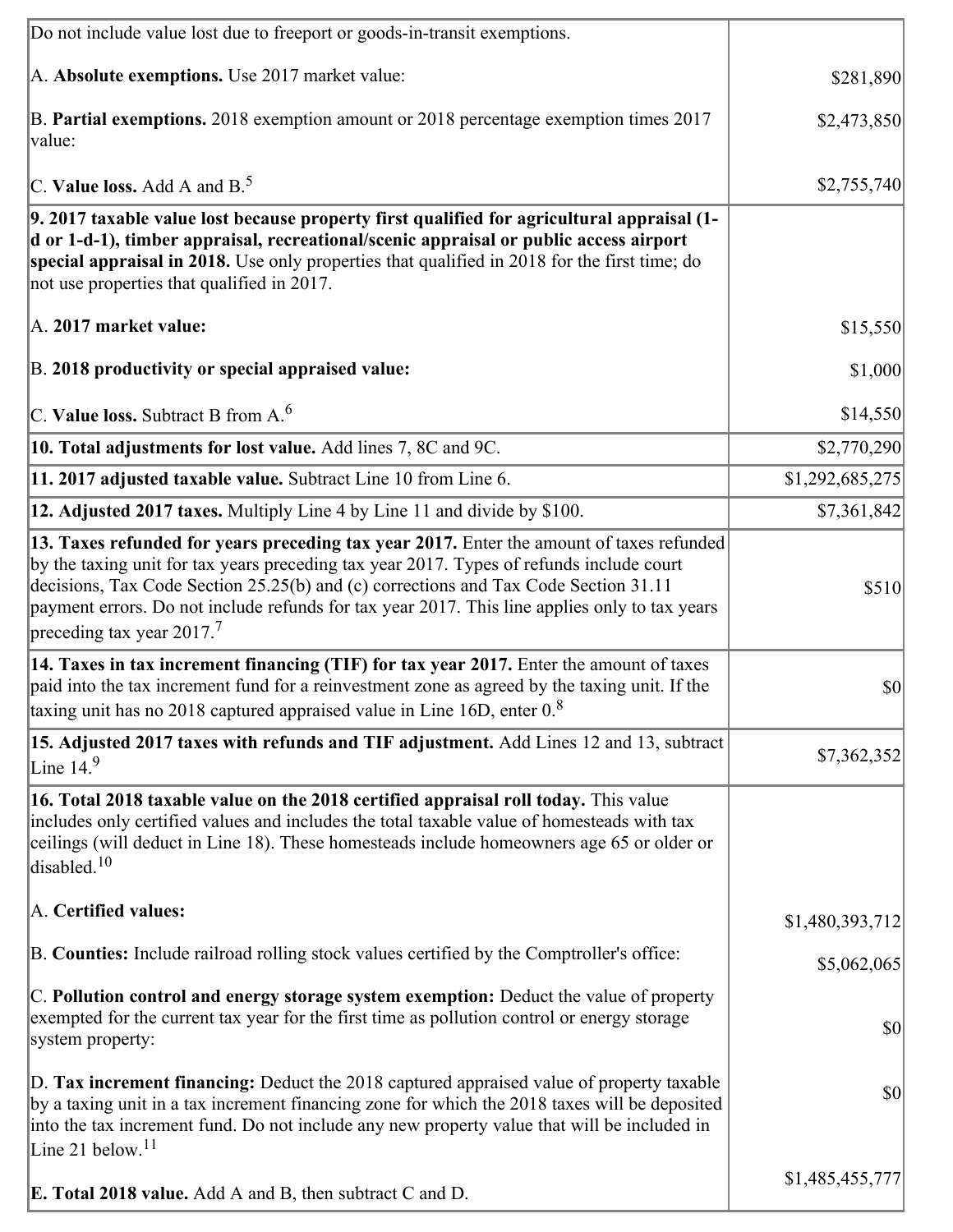| $ 17$ . Total value of properties under protest or not included on certified appraisal roll. <sup>12</sup>                                                                                                                                                                                                                                                                                                                                                                                                                                                                                                                                                                                                               |                                     |
|--------------------------------------------------------------------------------------------------------------------------------------------------------------------------------------------------------------------------------------------------------------------------------------------------------------------------------------------------------------------------------------------------------------------------------------------------------------------------------------------------------------------------------------------------------------------------------------------------------------------------------------------------------------------------------------------------------------------------|-------------------------------------|
| A. 2018 taxable value of properties under protest. The chief appraiser certifies a list of<br>properties still under ARB protest. The list shows the appraisal district's value and the<br>taxpayer's claimed value, if any, or an estimate of the value if the taxpayer wins. For each of<br>the properties under protest, use the lowest of these values. Enter the total value. <sup>13</sup>                                                                                                                                                                                                                                                                                                                         | $ 10\rangle$                        |
| B. 2018 value of properties not under protest or included on certified appraisal roll.<br>The chief appraiser gives taxing units a list of those taxable properties that the chief<br>appraiser knows about, but are not included in the appraisal roll certification. These<br>properties also are not on the list of properties that are still under protest. On this list of<br>properties, the chief appraiser includes the market value, appraised value and exemptions for<br>the preceding year and a reasonable estimate of the market value, appraised value and<br>exemptions for the current year. Use the lower market, appraised or taxable value (as<br>appropriate). Enter the total value. <sup>14</sup> | $ 10\rangle$                        |
| C. Total value under protest or not certified: Add A and B.                                                                                                                                                                                                                                                                                                                                                                                                                                                                                                                                                                                                                                                              | $\vert \mathbf{S} \mathbf{0} \vert$ |
| 18. 2018 tax ceilings. Counties, cities and junior colleges enter 2018 total taxable value of<br>homesteads with tax ceilings. These include the homesteads of homeowners age 65 or older<br>or disabled. Other taxing units enter 0. If your taxing units adopted the tax ceiling provision<br>$\vert$ in 2017 or a prior year for homeowners age 65 or older or disabled, use this step. <sup>15</sup>                                                                                                                                                                                                                                                                                                                 | \$134,207,380                       |
| 19. 2018 total taxable value. Add Lines 16E and 17C. Subtract Line 18.                                                                                                                                                                                                                                                                                                                                                                                                                                                                                                                                                                                                                                                   | \$1,351,248,397                     |
| 20. Total 2018 taxable value of properties in territory annexed after Jan. 1, 2017.<br>Include both real and personal property. Enter the 2018 value of property in territory<br>annexed. <sup>16</sup>                                                                                                                                                                                                                                                                                                                                                                                                                                                                                                                  | <b>\$0</b>                          |
| 21. Total 2018 taxable value of new improvements and new personal property located<br>in new improvements. New means the item was not on the appraisal roll in 2017. An<br>improvement is a building, structure, fixture or fence erected on or affixed to land. New<br>additions to existing improvements may be included if the appraised value can be<br>determined. New personal property in a new improvement must have been brought into the<br>taxing unit after Jan. 1, 2017, and be located in a new improvement. New improvements do<br>include property on which a tax abatement agreement has expired for $2018$ . <sup>17</sup>                                                                             | \$832,740                           |
| 22. Total adjustments to the 2018 taxable value. Add Lines 20 and 21.                                                                                                                                                                                                                                                                                                                                                                                                                                                                                                                                                                                                                                                    | \$832,740                           |
| 23. 2018 adjusted taxable value. Subtract Line 22 from Line 19.                                                                                                                                                                                                                                                                                                                                                                                                                                                                                                                                                                                                                                                          | \$1,350,415,657                     |
| 24. 2018 effective tax rate. Divide Line 15 by Line 23 and multiply by \$100. <sup>18</sup>                                                                                                                                                                                                                                                                                                                                                                                                                                                                                                                                                                                                                              | \$0.54519/\$100                     |
| 25. COUNTIES ONLY. Add together the effective tax rates for each type of tax the county<br>levies. The total is the 2018 county effective tax rate. <sup>19</sup>                                                                                                                                                                                                                                                                                                                                                                                                                                                                                                                                                        | $$0.61221/\$100$                    |

- 
- <sup>1</sup>Tex. Tax Code Section 26.012(14) <sup>9</sup>Tex. Tax Code Section 26.012(13) <sup>9</sup>Tex. Tax Code Section 26.012
- <sup>2</sup>Tex. Tax Code Section 26.012(14) <sup>10</sup>Tex. Tax Code Section 26.012<br><sup>3</sup>Tex. Tax Code Section 26.03(c) <sup>11</sup>Tex. Tax Code Section 26.03(c)
	-
- ${}^{3}$ Tex. Tax Code Section 26.012(13)<br> ${}^{4}$ Tex. Tax Code Section 26.012(15)
- <sup>12</sup>Tex. Tax Code Section 26.01(c) and (d) <sup>13</sup>Tex. Tax Code Section 26.01(c) <sup>5</sup>Tex. Tax Code Section 26.012(15) <sup>13</sup>Tex. Tax Code Section 26.01(c)<br><sup>6</sup>Tex. Tax Code Section 26.012(15) <sup>14</sup>Tex. Tax Code Section 26.01(d)
	-
- <sup>6</sup>Tex. Tax Code Section 26.012(15) <sup>14</sup>Tex. Tax Code Section 26.01(d)<br><sup>7</sup>Tex. Tax Code Section 26.012(13) <sup>15</sup>Tex. Tax Code Section 26.012(6)
- $7$ Tex. Tax Code Section 26.012(13)<br><sup>8</sup>Tex. Tax Code Section 26.03(c)
- $16$ Tex. Tax Code Section 26.012(17)
-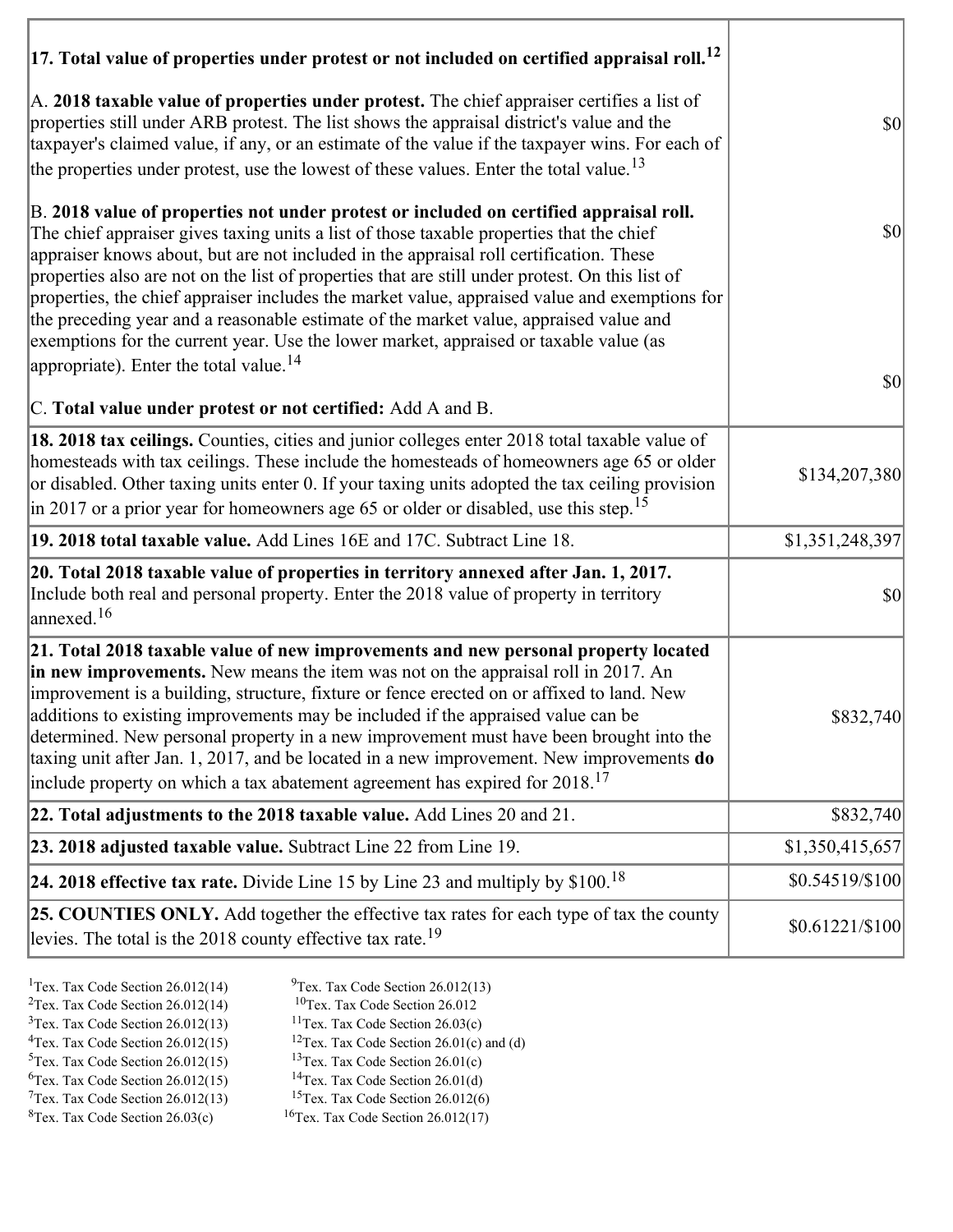# **SECTION 2: Rollback Tax Rate**

The rollback tax rate is split into two separate rates:

- 1. **Maintenance and Operations (M&O):** The M&O portion is the tax rate that is needed to raise the same amount of taxes that the taxing unit levied in the prior year plus eight percent. This rate accounts for such things as salaries, utilities and day-to-day operations.
- 2. **Debt:** The debt tax rate includes the debt service necessary to pay the taxing unit's debt payments in the coming year. This rate accounts for principal and interest on bonds and other debt secured by property tax revenue.

The rollback tax rate for a county is the sum of the rollback tax rates calculated for each type of tax the county levies. In most cases the rollback tax rate exceeds the effective tax rate, but occasionally decreases in a taxing unit's debt service will cause the effective tax rate to be higher than the rollback tax rate.

| <b>Rollback Tax Rate Activity</b>                                                                                                                                                                                                                                                                                                                                                                                                                                                                                                                                                                                                                                       | <b>Amount/Rate</b>                  |
|-------------------------------------------------------------------------------------------------------------------------------------------------------------------------------------------------------------------------------------------------------------------------------------------------------------------------------------------------------------------------------------------------------------------------------------------------------------------------------------------------------------------------------------------------------------------------------------------------------------------------------------------------------------------------|-------------------------------------|
| 26. 2017 maintenance and operations ( $M&O$ ) tax rate.                                                                                                                                                                                                                                                                                                                                                                                                                                                                                                                                                                                                                 | $$0.56604/\$100$                    |
| 27. 2017 adjusted taxable value. Enter the amount from Line 11.                                                                                                                                                                                                                                                                                                                                                                                                                                                                                                                                                                                                         | \$1,292,685,275                     |
| 28. 2017 M&O taxes.                                                                                                                                                                                                                                                                                                                                                                                                                                                                                                                                                                                                                                                     |                                     |
| A. Multiply Line 26 by Line 27 and divide by $$100$ .                                                                                                                                                                                                                                                                                                                                                                                                                                                                                                                                                                                                                   | \$7,317,115                         |
| B. Cities, counties and hospital districts with additional sales tax: Amount of additional<br>sales tax collected and spent on M&O expenses in 2017. Enter amount from full year's sales<br>tax revenue spent for M&O in 2017 fiscal year, if any. Other taxing units enter 0. Counties<br>exclude any amount that was spent for economic development grants from the amount of<br>sales tax spent.                                                                                                                                                                                                                                                                     | $ 10\rangle$                        |
| C. Counties: Enter the amount for the state criminal justice mandate. If second or later year,<br>the amount is for increased cost above last year's amount. Other taxing units enter 0.                                                                                                                                                                                                                                                                                                                                                                                                                                                                                | $ 10\rangle$                        |
| D. Transferring function: If discontinuing all of a department, function or activity and<br>transferring it to another taxing unit by written contract, enter the amount spent by the taxing<br>unit discontinuing the function in the 12 months preceding the month of this calculation. If<br>the taxing unit did not operate this function for this 12-month period, use the amount spent<br>in the last full fiscal year in which the taxing unit operated the function. The taxing unit<br>discontinuing the function will subtract this amount in H below. The taxing unit receiving<br>the function will add this amount in H below. Other taxing units enter 0. | $\vert \mathbf{S} \mathbf{0} \vert$ |
| E. Taxes refunded for years preceding tax year 2017: Enter the amount of M&O taxes<br>refunded in the preceding year for taxes before that year. Types of refunds include court<br>decisions, Tax Code Section 25.25(b) and (c) corrections and Section 31.11 payment errors.<br>Do not include refunds for tax year 2017. This line applies only to tax years preceding tax<br> year 2017.                                                                                                                                                                                                                                                                             | \$502                               |
| F. Enhanced indigent health care expenditures: Enter the increased amount for the<br>current year's enhanced indigent health care expenditures above the preceding tax year's<br>enhanced indigent health care expenditures, less any state assistance.                                                                                                                                                                                                                                                                                                                                                                                                                 | \$9,723                             |
| G. Taxes in TIF: Enter the amount of taxes paid into the tax increment fund for a<br>reinvestment zone as agreed by the taxing unit. If the taxing unit has no 2018 captured<br>appraised value in Line 16D, enter 0.                                                                                                                                                                                                                                                                                                                                                                                                                                                   | $ 10\rangle$                        |
| H. Adjusted M&O Taxes. Add A, B, C, E and F. For taxing unit with D, subtract if<br>discontinuing function and add if receiving function. Subtract G.                                                                                                                                                                                                                                                                                                                                                                                                                                                                                                                   | \$7,327,340                         |
| 29. 2018 adjusted taxable value. Enter Line 23 from the Effective Tax Rate Worksheet.                                                                                                                                                                                                                                                                                                                                                                                                                                                                                                                                                                                   | \$1,350,415,657                     |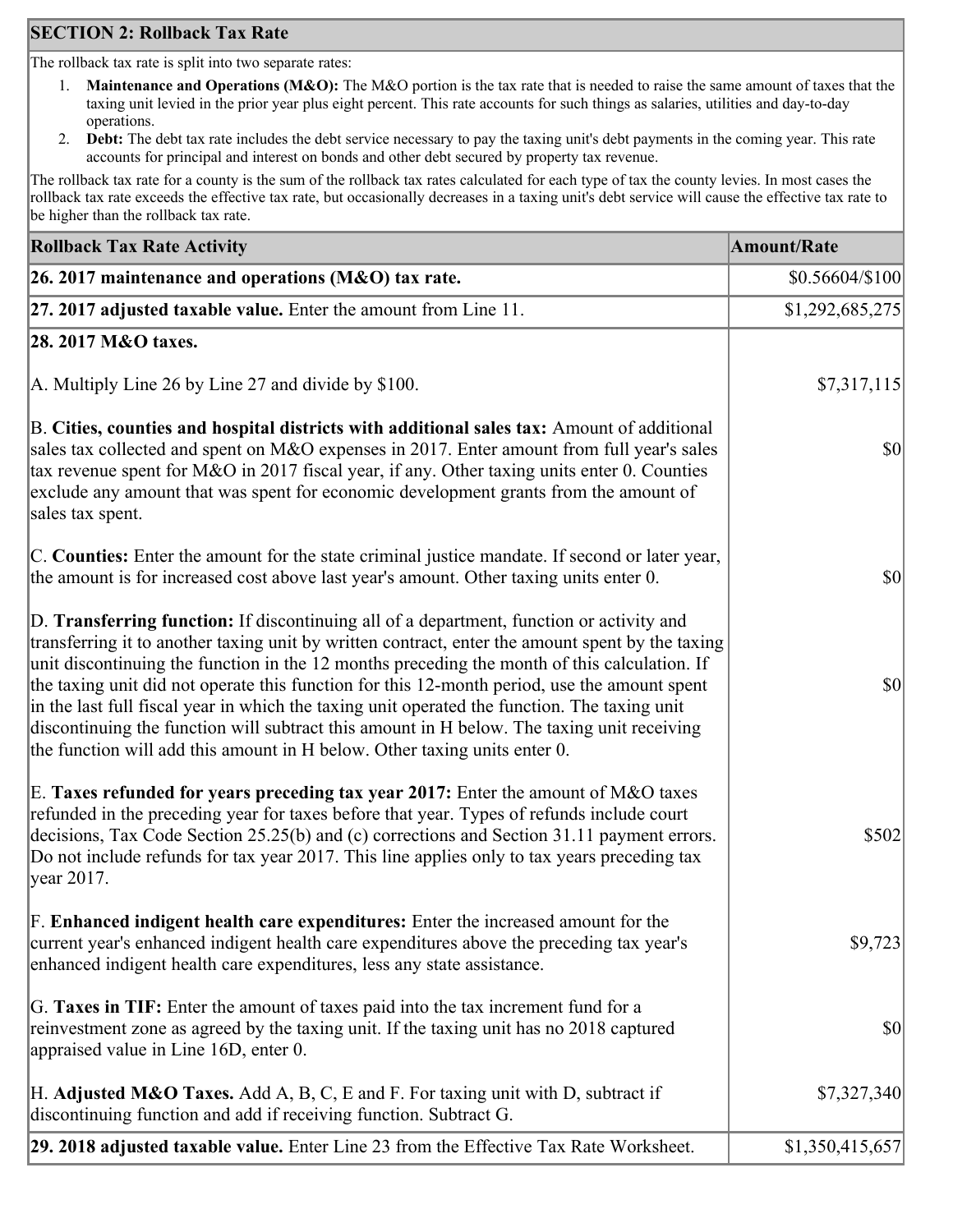| 30. 2018 effective maintenance and operations rate. Divide Line 28H by Line 29 and<br>multiply by \$100.                                                                                                                                                                                                                                                                                      | $$0.54260/\$100$ |
|-----------------------------------------------------------------------------------------------------------------------------------------------------------------------------------------------------------------------------------------------------------------------------------------------------------------------------------------------------------------------------------------------|------------------|
| $31.2018$ rollback maintenance and operation rate. Multiply Line 30 by 1.08.                                                                                                                                                                                                                                                                                                                  | \$0.58600/\$100  |
| 32. Total 2018 debt to be paid with property taxes and additional sales tax revenue.<br>Debt means the interest and principal that will be paid on debts that:<br>$(1)$ are paid by property taxes,<br>$(2)$ are secured by property taxes,<br>$(3)$ are scheduled for payment over a period longer than one year and<br>$(4)$ are not classified in the taxing unit's budget as M&O expenses |                  |
| A. Debt also includes contractual payments to other taxing units that have incurred debts on<br>behalf of this taxing unit, if those debts meet the four conditions above. Include only<br>amounts that will be paid from property tax revenue. Do not include appraisal district budget<br>payments. Enter debt amount.                                                                      | \$111,512        |
| B. Subtract unencumbered fund amount used to reduce total debt.                                                                                                                                                                                                                                                                                                                               | \$11,639         |
| C. Subtract <b>amount paid</b> from other resources.                                                                                                                                                                                                                                                                                                                                          |                  |
| D. Adjusted debt. Subtract B and C from A.                                                                                                                                                                                                                                                                                                                                                    | \$0              |
|                                                                                                                                                                                                                                                                                                                                                                                               | \$99,873         |
| 33. Certified 2017 excess debt collections. Enter the amount certified by the collector.                                                                                                                                                                                                                                                                                                      | \$0              |
| 34. Adjusted 2018 debt. Subtract Line 33 from Line 32D.                                                                                                                                                                                                                                                                                                                                       | \$99,873         |
| 35. Certified 2018 anticipated collection rate. Enter the rate certified by the collector. If<br>the rate is 100 percent or greater, enter 100 percent.                                                                                                                                                                                                                                       | 100.00%          |
| 36. 2018 debt adjusted for collections. Divide Line 34 by Line 35                                                                                                                                                                                                                                                                                                                             | \$99,873         |
| 37. 2018 total taxable value. Enter the amount on Line 19.                                                                                                                                                                                                                                                                                                                                    | \$1,351,248,397  |
| <b>38. 2018 debt tax rate.</b> Divide Line 36 by Line 37 and multiply by \$100.                                                                                                                                                                                                                                                                                                               | \$0.00739/\$100  |
| 39. 2018 rollback tax rate. Add Lines 31 and 38.                                                                                                                                                                                                                                                                                                                                              | \$0.59339/\$100  |
| 40. COUNTIES ONLY. Add together the rollback tax rates for each type of tax the county<br>levies. The total is the 2018 county rollback tax rate.                                                                                                                                                                                                                                             | \$0.66577/\$100  |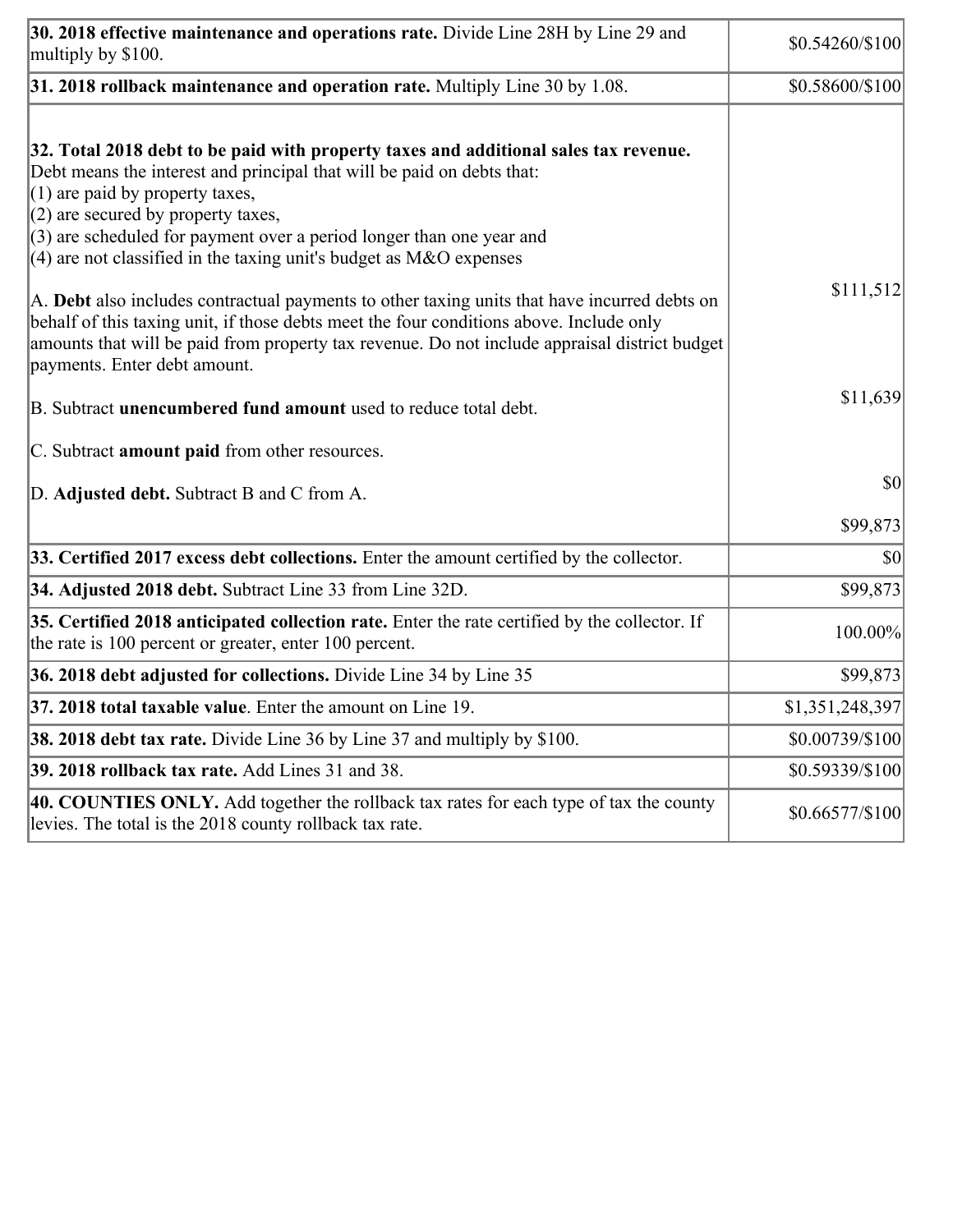# **2018 Tax Rate Calculation Worksheet** Date: 09/26/2019 02:17 PM **Taxing Units Other Than School Districts or Water Districts Gray County General** \_\_\_\_\_\_\_\_\_\_\_\_\_\_\_\_\_\_\_\_\_\_\_\_\_

Taxing Unit Name **Phone** *(area code and number)* Phone *(area code and number)* 

Taxing Unit's Address, City, State, Zip Taxing Unit's Website Address

**GENERAL INFORMATION:** Tax Code Section 26.04(c) requires an officer or employee designated by the governing body to calculate the effective tax rate and rollback tax rate for the taxing unit. These tax rates are expressed in dollars per \$100 of taxable value calculated. The calculation process starts after the chief appraiser delivers to the taxing unit the certified appraisal roll and the estimated values of properties under protest.

**\_\_\_\_\_\_\_\_\_\_\_\_\_\_\_\_\_\_\_\_\_\_\_\_\_\_\_\_\_\_\_\_\_\_** \_\_\_\_\_\_\_\_\_\_\_\_\_\_\_\_\_\_\_\_\_\_\_\_\_

School districts do not use this form, but instead use Comptroller Form 50-859 Tax Rate Calculation Worksheet for School Districts.

Water districts as defined under Water Code Section 49.001(1) do not use this form, but instead use Comptroller Form 50-858 Water District Rollback Tax Rate Worksheet.

This worksheet is provided to assist taxing units in determining tax rates. The information provided in this worksheet is offered as technical assistance and not legal advice. Taxing units should consult legal counsel for interpretations of law regarding tax rate preparation and adoption.

#### **SECTION 1: Effective Tax Rate (No New Taxes) (Farm to Market/ Flood Control Fund)**

The effective tax rate enables the public to evaluate the relationship between taxes for the prior year and for the current year based on a tax rate that would produce the same amount of taxes (no new taxes) if applied to the same properties that are taxed in both years. When appraisal values increase, the effective tax rate should decrease.

The effective tax rate for a county is the sum of the effective tax rates calculated for each type of tax the county levies.

| <b>Effective Tax Rate Activity</b>                                                                                                                                                                                                                                                                                                                                                                                                                                      | <b>Amount/Rate</b> |
|-------------------------------------------------------------------------------------------------------------------------------------------------------------------------------------------------------------------------------------------------------------------------------------------------------------------------------------------------------------------------------------------------------------------------------------------------------------------------|--------------------|
| 1. 2017 total taxable value. Enter the amount of 2017 taxable value on the 2017 tax roll<br>today. Include any adjustments since last year's certification; exclude Tax Code Section<br>$[25.25(d)$ one-third over-appraisal corrections from these adjustments. This total includes the<br>taxable value of homesteads with tax ceilings (will deduct in Line 2) and the captured value<br>for tax increment financing (will deduct taxes in Line $14$ ). <sup>1</sup> | \$1,396,620,331    |
| 2. 2017 tax ceilings. Counties, cities and junior college districts. Enter 2017 total taxable<br>value of homesteads with tax ceilings. These include the homesteads of homeowners age 65<br>or older or disabled. Other taxing units enter 0. If your taxing units adopted the tax ceiling<br>provision in 2017 or a prior year for homeowners age 65 or older or disabled, use this step. <sup>2</sup>                                                                | \$130,265,160      |
| 3. Preliminary 2017 adjusted taxable value. Subtract Line 2 from Line 1.                                                                                                                                                                                                                                                                                                                                                                                                | \$1,266,355,171    |
| 4. 2017 total adopted tax rate.                                                                                                                                                                                                                                                                                                                                                                                                                                         | \$0.07122/\$100]   |
| 5. 2017 taxable value lost because court appeals of ARB decisions reduced 2017<br>appraised value.<br>A. Original 2017 ARB values:                                                                                                                                                                                                                                                                                                                                      | $ 10\rangle$       |
| B. 2017 values resulting from final court decisions:                                                                                                                                                                                                                                                                                                                                                                                                                    | $ 10\rangle$       |
| C. 2017 value loss. Subtract B from A. <sup>3</sup>                                                                                                                                                                                                                                                                                                                                                                                                                     | $ 10\rangle$       |
| $\vert$ 6. 2017 taxable value, adjusted for court-ordered reductions. Add Line 3 and Line 5C.                                                                                                                                                                                                                                                                                                                                                                           | \$1,266,355,171    |
| 7. 2017 taxable value of property in territory the taxing unit deannexed after Jan. 1,<br><b>2017.</b> Enter the 2017 value of property in deannexed territory. <sup>4</sup>                                                                                                                                                                                                                                                                                            | $ 10\rangle$       |
| 8. 2017 taxable value lost because property first qualified for an exemption in 2018.<br>Note that lowering the amount or percentage of an existing exemption does not create a new<br>exemption or reduce taxable value. If the taxing unit increased an original exemption, use                                                                                                                                                                                       |                    |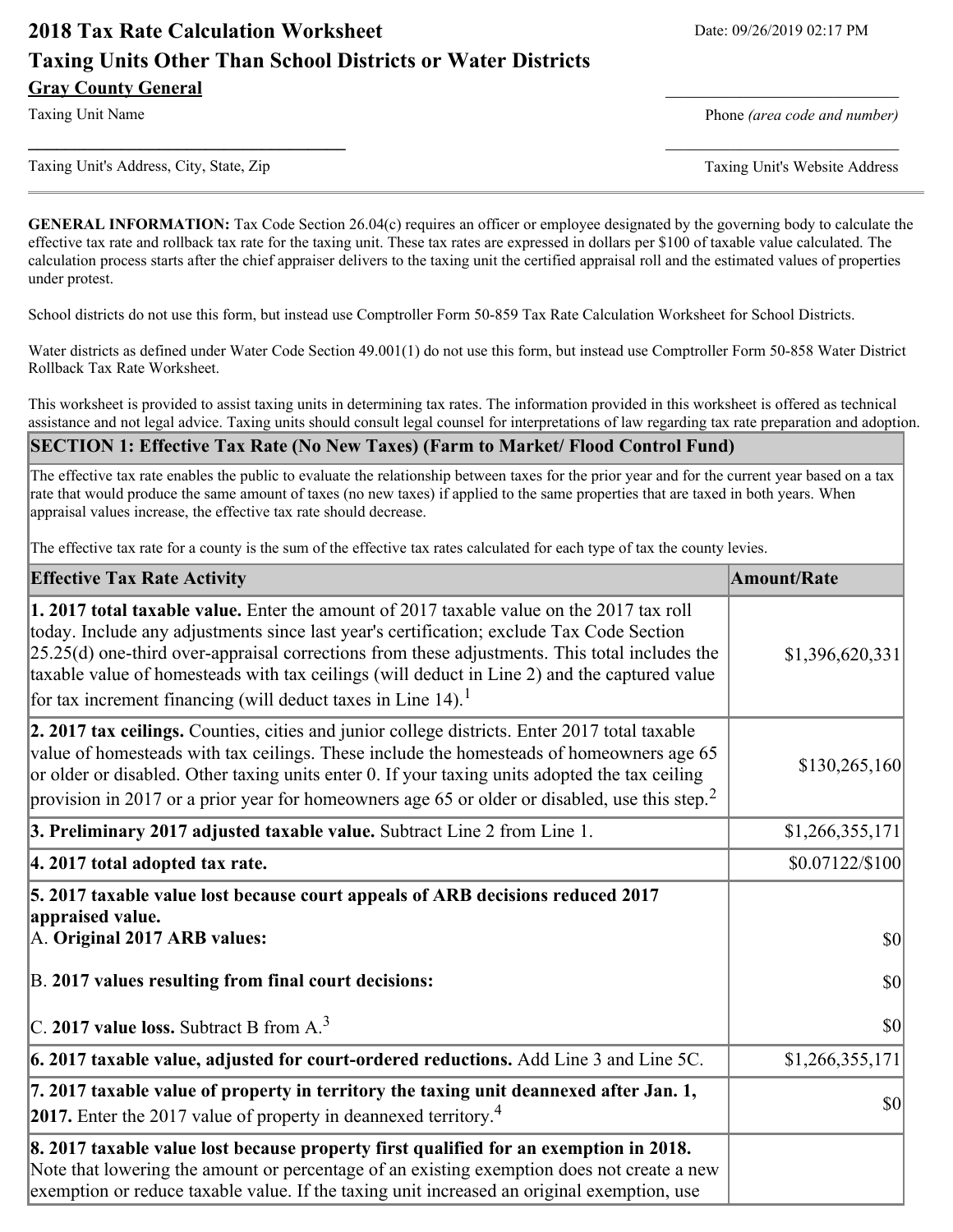| the difference between the original exempted amount and the increased exempted amount.<br>Do not include value lost due to freeport or goods-in-transit exemptions.                                                                                                                                                                                                                                                       |                 |
|---------------------------------------------------------------------------------------------------------------------------------------------------------------------------------------------------------------------------------------------------------------------------------------------------------------------------------------------------------------------------------------------------------------------------|-----------------|
| A. Absolute exemptions. Use 2017 market value:                                                                                                                                                                                                                                                                                                                                                                            | \$281,890       |
| B. Partial exemptions. 2018 exemption amount or 2018 percentage exemption times 2017<br>value:                                                                                                                                                                                                                                                                                                                            | \$2,756,850     |
| C. Value loss. Add A and $B^5$                                                                                                                                                                                                                                                                                                                                                                                            | \$3,038,740     |
| 9. 2017 taxable value lost because property first qualified for agricultural appraisal (1-<br>d or 1-d-1), timber appraisal, recreational/scenic appraisal or public access airport<br>special appraisal in 2018. Use only properties that qualified in 2018 for the first time; do<br>not use properties that qualified in 2017.                                                                                         |                 |
| A. 2017 market value:                                                                                                                                                                                                                                                                                                                                                                                                     | \$15,550        |
| B. 2018 productivity or special appraised value:                                                                                                                                                                                                                                                                                                                                                                          | \$1,000         |
| C. Value loss. Subtract B from $A6$                                                                                                                                                                                                                                                                                                                                                                                       | \$14,550        |
| 10. Total adjustments for lost value. Add lines 7, 8C and 9C.                                                                                                                                                                                                                                                                                                                                                             | \$3,053,290     |
| 11. 2017 adjusted taxable value. Subtract Line 10 from Line 6.                                                                                                                                                                                                                                                                                                                                                            | \$1,263,301,881 |
| 12. Adjusted 2017 taxes. Multiply Line 4 by Line 11 and divide by \$100.                                                                                                                                                                                                                                                                                                                                                  | \$899,723       |
| 13. Taxes refunded for tax years preceding tax year 2017. Enter the amount of taxes<br>refunded by the taxing unit for tax years preceding tax year 2017. Types of refunds include<br>court decisions, Tax Code Section 25.25(b) and (c) corrections and Tax Code Section 31.11<br>payment errors. Do not include refunds for tax year 2017. This line applies only to tax years<br>preceding tax year 2017. <sup>7</sup> | \$43            |
| 14. Taxes in tax increment financing (TIF) for tax year 2017. Enter the amount of taxes<br>paid into the tax increment fund for a reinvestment zone as agreed by the taxing unit. If the<br>taxing unit has no 2018 captured appraised value in Line 16D, enter $0.8$                                                                                                                                                     | $ 10\rangle$    |
| 15. Adjusted 2017 taxes with refunds and TIF adjustment. Add Lines 12 and 13, subtract<br>Line $14.9$                                                                                                                                                                                                                                                                                                                     | \$899,766       |
| 16. Total 2018 taxable value on the 2018 certified appraisal roll today. This value<br>includes only certified values and includes the total taxable value of homesteads with tax<br>ceilings (will deduct in Line 18). These homesteads include homeowners age 65 or older or<br>disabled. $10$                                                                                                                          |                 |
| A. Certified values:                                                                                                                                                                                                                                                                                                                                                                                                      | \$1,471,897,218 |
| B. Counties: Include railroad rolling stock values certified by the Comptroller's office:                                                                                                                                                                                                                                                                                                                                 | \$5,062,065     |
| C. Pollution control and energy storage system exemption: Deduct the value of property<br>exempted for the current tax year for the first time as pollution control or energy storage<br>system property:                                                                                                                                                                                                                 | \$0             |
| D. Tax increment financing: Deduct the 2018 captured appraised value of property taxable<br>by a taxing unit in a tax increment financing zone for which the 2018 taxes will be deposited<br>into the tax increment fund. Do not include any new property value that will be included in                                                                                                                                  | $ 10\rangle$    |
| Line 21 below. <sup>11</sup>                                                                                                                                                                                                                                                                                                                                                                                              | \$1,476,959,283 |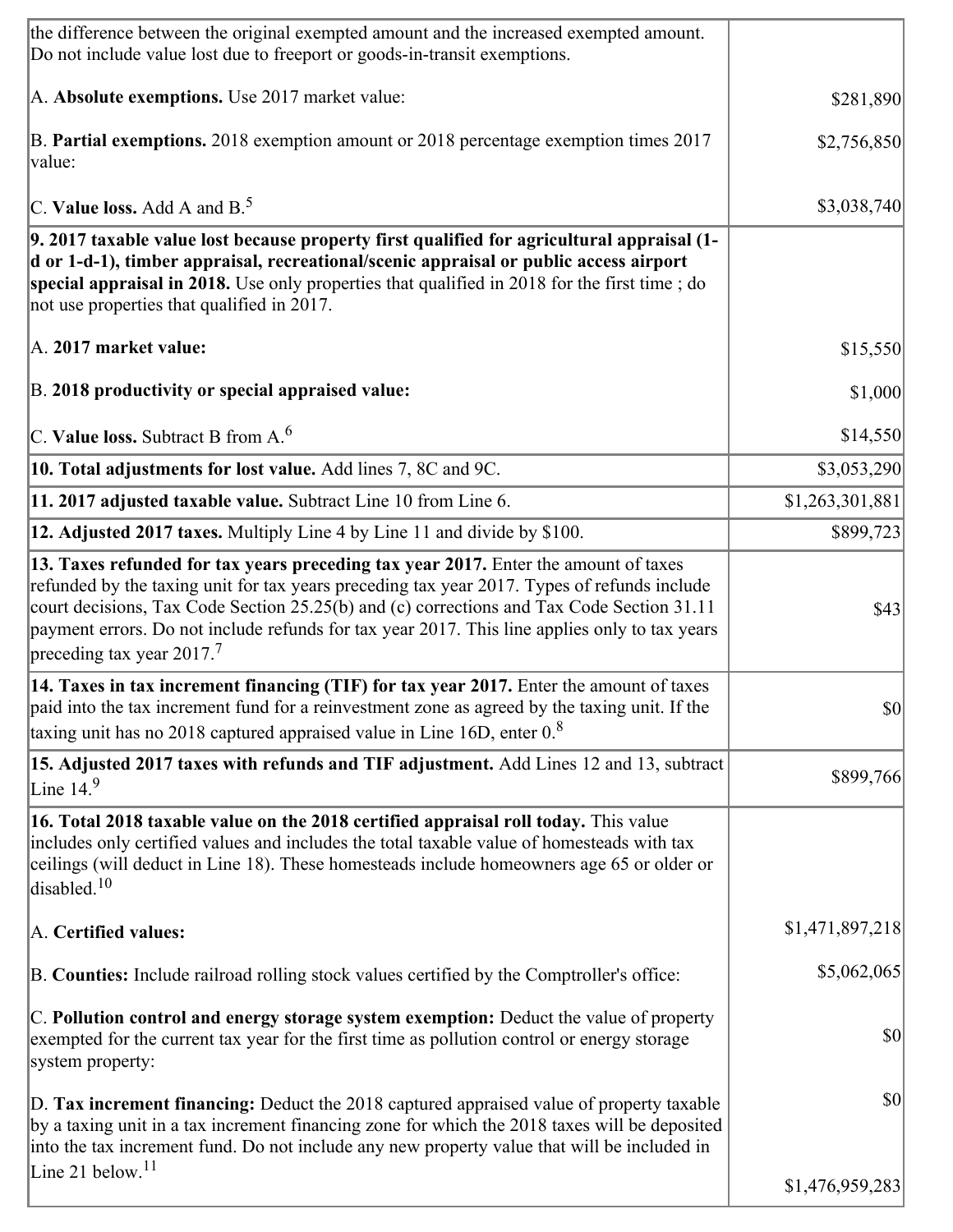| <b>E. Total 2018 value.</b> Add A and B, then subtract C and D.                                                                                                                                                                                                                                                                                                                                                                                                                                                                                                                                                                                                                                                          |                       |
|--------------------------------------------------------------------------------------------------------------------------------------------------------------------------------------------------------------------------------------------------------------------------------------------------------------------------------------------------------------------------------------------------------------------------------------------------------------------------------------------------------------------------------------------------------------------------------------------------------------------------------------------------------------------------------------------------------------------------|-----------------------|
| $ 17$ . Total value of properties under protest or not included on certified appraisal roll. <sup>12</sup>                                                                                                                                                                                                                                                                                                                                                                                                                                                                                                                                                                                                               |                       |
| A. 2018 taxable value of properties under protest. The chief appraiser certifies a list of<br>properties still under ARB protest. The list shows the appraisal district's value and the<br>taxpayer's claimed value, if any, or an estimate of the value if the taxpayer wins. For each of<br>the properties under protest, use the lowest of these values. Enter the total value. <sup>13</sup>                                                                                                                                                                                                                                                                                                                         | \$0                   |
| B. 2018 value of properties not under protest or included on certified appraisal roll.<br>The chief appraiser gives taxing units a list of those taxable properties that the chief<br>appraiser knows about, but are not included in the appraisal roll certification. These<br>properties also are not on the list of properties that are still under protest. On this list of<br>properties, the chief appraiser includes the market value, appraised value and exemptions for<br>the preceding year and a reasonable estimate of the market value, appraised value and<br>exemptions for the current year. Use the lower market, appraised or taxable value (as<br>appropriate). Enter the total value. <sup>14</sup> | \$0                   |
|                                                                                                                                                                                                                                                                                                                                                                                                                                                                                                                                                                                                                                                                                                                          | \$0                   |
| C. Total value under protest or not certified: Add A and B.                                                                                                                                                                                                                                                                                                                                                                                                                                                                                                                                                                                                                                                              |                       |
| 18. 2018 tax ceilings. Counties, cities and junior colleges enter 2018 total taxable value of<br>homesteads with tax ceilings. These include the homesteads of homeowners age 65 or older<br>or disabled. Other taxing units enter 0. If your taxing units adopted the tax ceiling provision<br>$\vert$ in 2017 or a prior year for homeowners age 65 or older or disabled, use this step. <sup>15</sup>                                                                                                                                                                                                                                                                                                                 | \$133,654,620         |
| 19. 2018 total taxable value. Add Lines 16E and 17C. Subtract Line 18.                                                                                                                                                                                                                                                                                                                                                                                                                                                                                                                                                                                                                                                   | \$1,343,304,663       |
| 20. Total 2018 taxable value of properties in territory annexed after Jan. 1, 2017.<br>Include both real and personal property. Enter the 2018 value of property in territory<br>$\lambda$ annexed. $^{16}$                                                                                                                                                                                                                                                                                                                                                                                                                                                                                                              | \$0                   |
| 21. Total 2018 taxable value of new improvements and new personal property located<br>in new improvements. New means the item was not on the appraisal roll in 2017. An<br>improvement is a building, structure, fixture or fence erected on or affixed to land. New<br>additions to existing improvements may be included if the appraised value can be<br>determined. New personal property in a new improvement must have been brought into the<br>taxing unit after Jan. 1, 2017, and be located in a new improvement. New improvements do<br>include property on which a tax abatement agreement has expired for $2018$ . <sup>17</sup>                                                                             | \$829,740             |
| 22. Total adjustments to the 2018 taxable value. Add Lines 20 and 21.                                                                                                                                                                                                                                                                                                                                                                                                                                                                                                                                                                                                                                                    | \$829,740             |
| 23. 2018 adjusted taxable value. Subtract Line 22 from Line 19.                                                                                                                                                                                                                                                                                                                                                                                                                                                                                                                                                                                                                                                          | \$1,342,474,923       |
| 24. 2018 effective tax rate. Divide Line 15 by Line 23 and multiply by $$100$ . <sup>18</sup>                                                                                                                                                                                                                                                                                                                                                                                                                                                                                                                                                                                                                            | \$0.06702/\$100       |
| 25. COUNTIES ONLY. Add together the effective tax rates for each type of tax the county<br>levies. The total is the 2018 county effective tax rate. <sup>19</sup>                                                                                                                                                                                                                                                                                                                                                                                                                                                                                                                                                        | $$0.61221 \times 100$ |

- <sup>1</sup>Tex. Tax Code Section 26.012(14) <sup>9</sup>Tex. Tax Code Section 26.012(13) <sup>9</sup>Tex. Tax Code Section 26.012 <sup>2</sup>Tex. Tax Code Section 26.012(14)<br><sup>3</sup>Tex. Tax Code Section 26.012(13)
	-
	-
- <sup>3</sup>Tex. Tax Code Section 26.012(13) <sup>11</sup>Tex. Tax Code Section 26.03(c) <sup>4</sup>Tex. Tax Code Section 26.01(c)
	-
- 
- <sup>6</sup>Tex. Tax Code Section 26.012(15)<br><sup>7</sup>Tex. Tax Code Section 26.012(13)
- 
- 
- <sup>4</sup>Tex. Tax Code Section 26.012(15) <sup>12</sup>Tex. Tax Code Section 26.01(c) and (d)<br><sup>5</sup>Tex. Tax Code Section 26.012(15) <sup>13</sup>Tex. Tax Code Section 26.01(c)
	- <sup>13</sup>Tex. Tax Code Section 26.01(c) <sup>14</sup>Tex. Tax Code Section 26.01(d)
	-
- <sup>7</sup>Tex. Tax Code Section 26.012(13) <sup>15</sup>Tex. Tax Code Section 26.012(6)<br><sup>8</sup>Tex. Tax Code Section 26.03(c) <sup>16</sup>Tex. Tax Code Section 26.012(17)
	- $16$ Tex. Tax Code Section 26.012(17)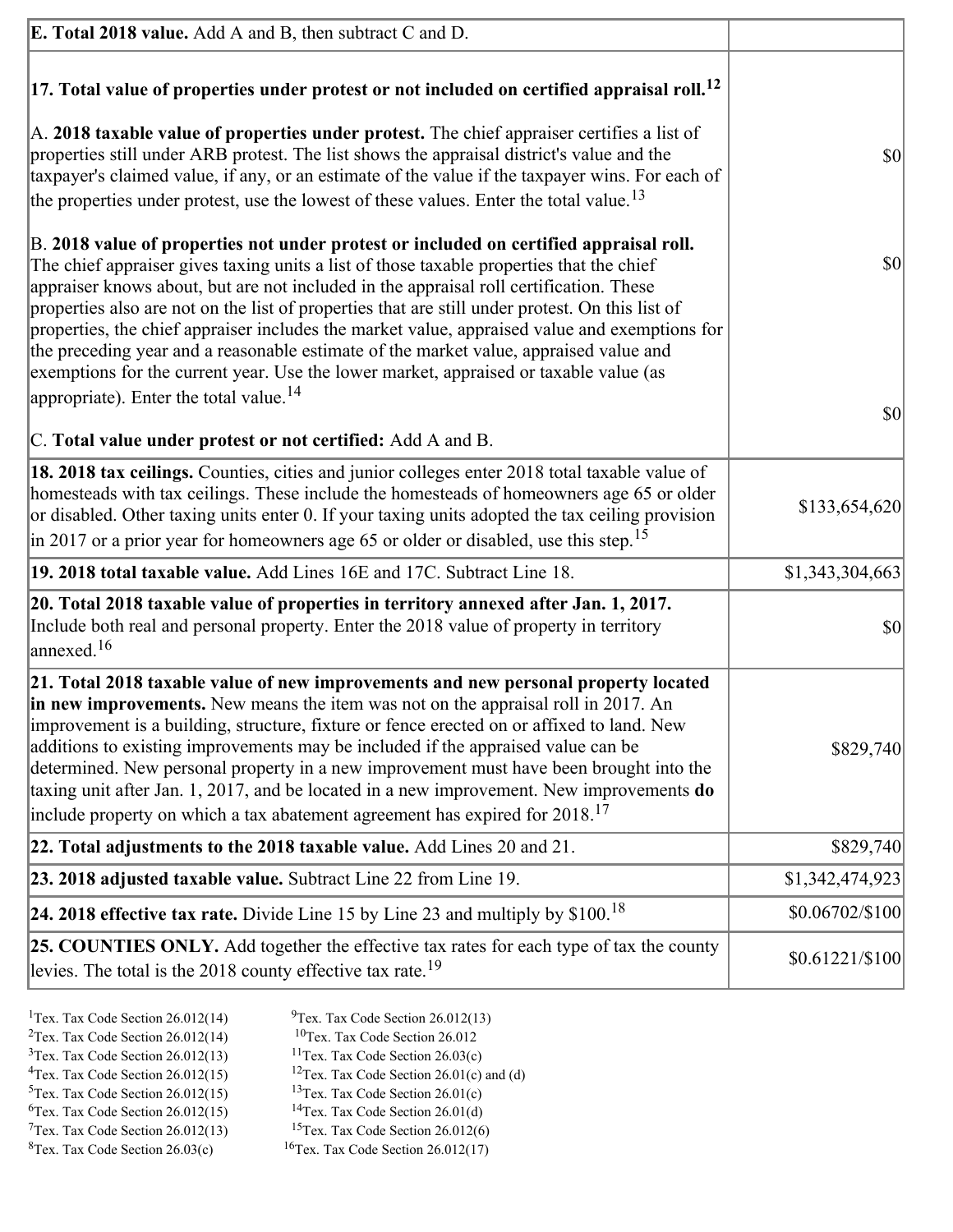# **SECTION 2: Rollback Tax Rate (Farm to Market/Flood Control Fund)**

The rollback tax rate is split into two separate rates:

- 1. **Maintenance and Operations (M&O):** The M&O portion is the tax rate that is needed to raise the same amount of taxes that the taxing unit levied in the prior year plus eight percent. This rate accounts for such things as salaries, utilities and day-to-day operations.
- 2. **Debt:** The debt tax rate includes the debt service necessary to pay the taxing unit's debt payments in the coming year. This rate accounts for principal and interest on bonds and other debt secured by property tax revenue.

The rollback tax rate for a county is the sum of the rollback tax rates calculated for each type of tax the county levies. In most cases the rollback tax rate exceeds the effective tax rate, but occasionally decreases in a taxing unit's debt service will cause the effective tax rate to be higher than the rollback tax rate.

| <b>Rollback Tax Rate Activity</b>                                                                                                                                                                                                                                                                                                                                                                                                                                                                                                                                                                                                                                              | <b>Amount/Rate</b> |
|--------------------------------------------------------------------------------------------------------------------------------------------------------------------------------------------------------------------------------------------------------------------------------------------------------------------------------------------------------------------------------------------------------------------------------------------------------------------------------------------------------------------------------------------------------------------------------------------------------------------------------------------------------------------------------|--------------------|
| 26. 2017 maintenance and operations (M&O) tax rate.                                                                                                                                                                                                                                                                                                                                                                                                                                                                                                                                                                                                                            | $$0.07122/\$100$   |
| $ 27.2017$ adjusted taxable value. Enter the amount from Line 11.                                                                                                                                                                                                                                                                                                                                                                                                                                                                                                                                                                                                              | \$1,263,301,881    |
| 28. 2017 M&O taxes.                                                                                                                                                                                                                                                                                                                                                                                                                                                                                                                                                                                                                                                            |                    |
| A. Multiply Line 26 by Line 27 and divide by \$100.                                                                                                                                                                                                                                                                                                                                                                                                                                                                                                                                                                                                                            | \$899,723          |
| B. Cities, counties and hospital districts with additional sales tax: Amount of additional<br>sales tax collected and spent on M&O expenses in 2017. Enter amount from full year's sales<br>tax revenue spent for M&O in 2017 fiscal year, if any. Other taxing units enter 0. Counties<br>exclude any amount that was spent for economic development grants from the amount of<br>sales tax spent.                                                                                                                                                                                                                                                                            | $ 10\rangle$       |
| C. Counties: Enter the amount for the state criminal justice mandate. If second or later year,<br>the amount is for increased cost above last year's amount. Other taxing units enter 0.                                                                                                                                                                                                                                                                                                                                                                                                                                                                                       | $ 10\rangle$       |
| <b>D. Transferring function:</b> If discontinuing all of a department, function or activity and<br>transferring it to another taxing unit by written contract, enter the amount spent by the taxing<br>unit discontinuing the function in the 12 months preceding the month of this calculation. If<br>the taxing unit did not operate this function for this 12-month period, use the amount spent<br>in the last full fiscal year in which the taxing unit operated the function. The taxing unit<br>discontinuing the function will subtract this amount in H below. The taxing unit receiving<br>the function will add this amount in H below. Other taxing units enter 0. | $ 10\rangle$       |
| E. Taxes refunded for years preceding tax year 2017: Enter the amount of M&O taxes<br>refunded in the preceding year for taxes before that year. Types of refunds include court<br>decisions, Tax Code Section 25.25(b) and (c) corrections and Tax Code Section 31.11<br>payment errors. Do not include refunds for tax year 2017. This line applies only to tax years<br>preceding tax year 2017.                                                                                                                                                                                                                                                                            | \$43               |
| <b>F. Enhanced indigent health care expenditures:</b> Enter the increased amount for the<br>current year's enhanced indigent health care expenditures above the preceding tax year's<br>enhanced indigent health care expenditures, less any state assistance.                                                                                                                                                                                                                                                                                                                                                                                                                 | $ 10\rangle$       |
| G. Taxes in TIF: Enter the amount of taxes paid into the tax increment fund for a<br>reinvestment zone as agreed by the taxing taxing unit. If the taxing unit has no 2018<br>captured appraised value in Line 16D, enter 0.                                                                                                                                                                                                                                                                                                                                                                                                                                                   | $ 10\rangle$       |
| <b>H. Adjusted M&amp;O Taxes.</b> Add A, B, C, E and F. For taxing unit with D, subtract if<br>discontinuing function and add if receiving function. Subtract G.                                                                                                                                                                                                                                                                                                                                                                                                                                                                                                               | \$899,766          |
| 29. 2018 adjusted taxable value. Enter Line 23 from the Effective Tax Rate Worksheet.                                                                                                                                                                                                                                                                                                                                                                                                                                                                                                                                                                                          | \$1,342,474,923    |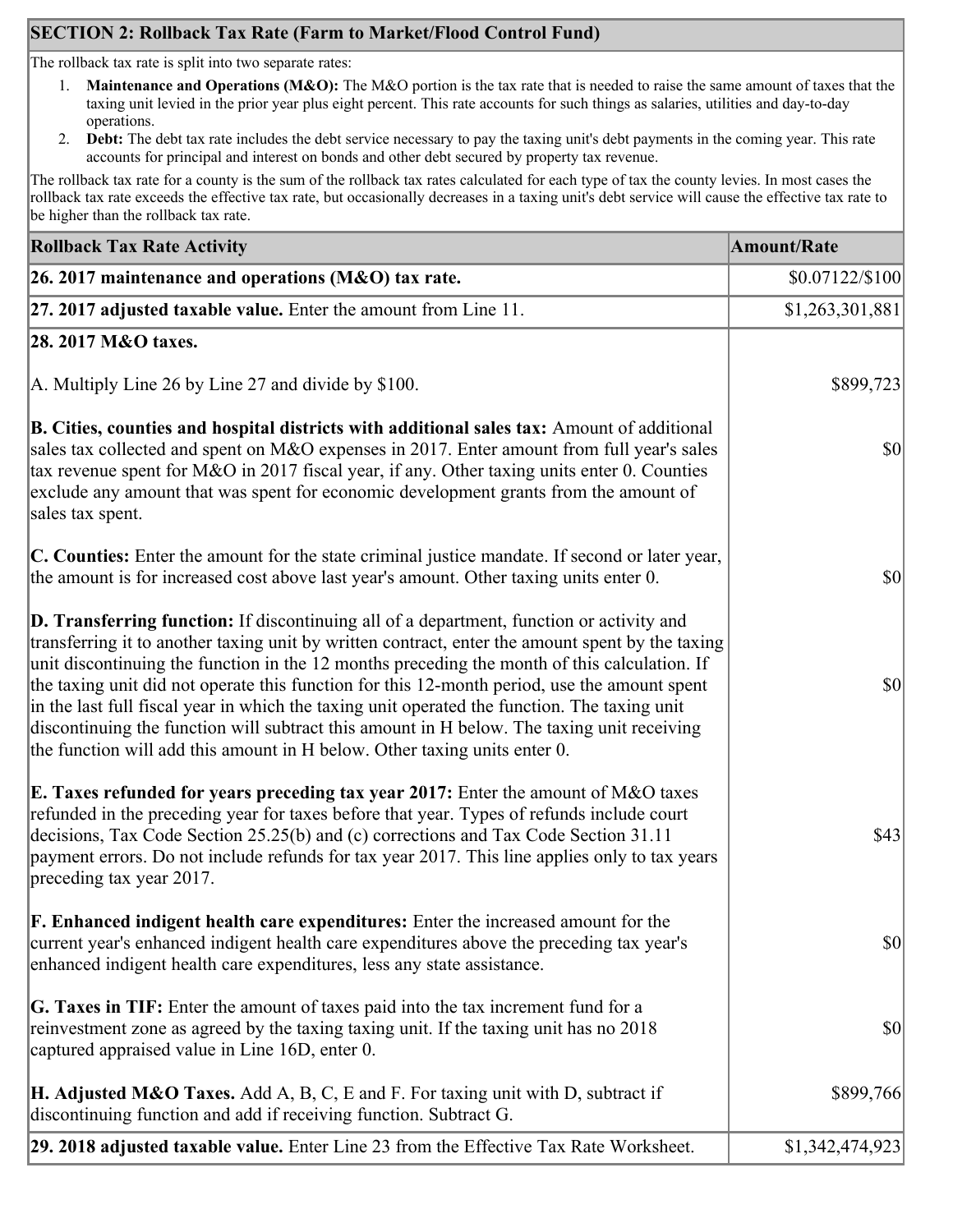| 30. 2018 effective maintenance and operations rate. Divide Line 28H by Line 29 and<br>multiply by \$100.                                                                                                                                                                                                                                                                                      | \$0.06702/\$100 |
|-----------------------------------------------------------------------------------------------------------------------------------------------------------------------------------------------------------------------------------------------------------------------------------------------------------------------------------------------------------------------------------------------|-----------------|
| $31.2018$ rollback maintenance and operation rate. Multiply Line 30 by 1.08.                                                                                                                                                                                                                                                                                                                  | \$0.07238/\$100 |
| 32. Total 2018 debt to be paid with property taxes and additional sales tax revenue.<br>Debt means the interest and principal that will be paid on debts that:<br>$(1)$ are paid by property taxes,<br>$(2)$ are secured by property taxes,<br>$(3)$ are scheduled for payment over a period longer than one year and<br>$(4)$ are not classified in the taxing unit's budget as M&O expenses |                 |
| A. Debt also includes contractual payments to other taxing units that have incurred debts on<br>behalf of this taxing unit, if those debts meet the four conditions above. Include only<br>amounts that will be paid from property tax revenue. Do not include appraisal district budget<br>payments. Enter debt amount.                                                                      | \$0             |
| B. Subtract unencumbered fund amount used to reduce total debt.                                                                                                                                                                                                                                                                                                                               | \$0             |
| C. Subtract <b>amount paid</b> from other resources.                                                                                                                                                                                                                                                                                                                                          |                 |
| D. Adjusted debt. Subtract B and C from A.                                                                                                                                                                                                                                                                                                                                                    | \$0             |
|                                                                                                                                                                                                                                                                                                                                                                                               | \$0             |
| 33. Certified 2017 excess debt collections. Enter the amount certified by the collector.                                                                                                                                                                                                                                                                                                      | \$0             |
| 34. Adjusted 2018 debt. Subtract Line 33 from Line 32D.                                                                                                                                                                                                                                                                                                                                       | \$0             |
| 35. Certified 2018 anticipated collection rate. Enter the rate certified by the collector. If<br>the rate is 100 percent or greater, enter 100 percent.                                                                                                                                                                                                                                       | 100.00%         |
| 36. 2018 debt adjusted for collections. Divide Line 34 by Line 35                                                                                                                                                                                                                                                                                                                             | \$0             |
| <b>37. 2018 total taxable value.</b> Enter the amount on Line 19.                                                                                                                                                                                                                                                                                                                             | \$1,343,304,663 |
| <b>38. 2018 debt tax rate.</b> Divide Line 36 by Line 37 and multiply by \$100.                                                                                                                                                                                                                                                                                                               | \$0/\$100       |
| 39. 2018 rollback tax rate. Add Lines 31 and 38.                                                                                                                                                                                                                                                                                                                                              | \$0.07238/\$100 |
| 40. COUNTIES ONLY. Add together the rollback tax rates for each type of tax the county<br>levies. The total is the 2018 county rollback tax rate.                                                                                                                                                                                                                                             | \$0.66577/\$100 |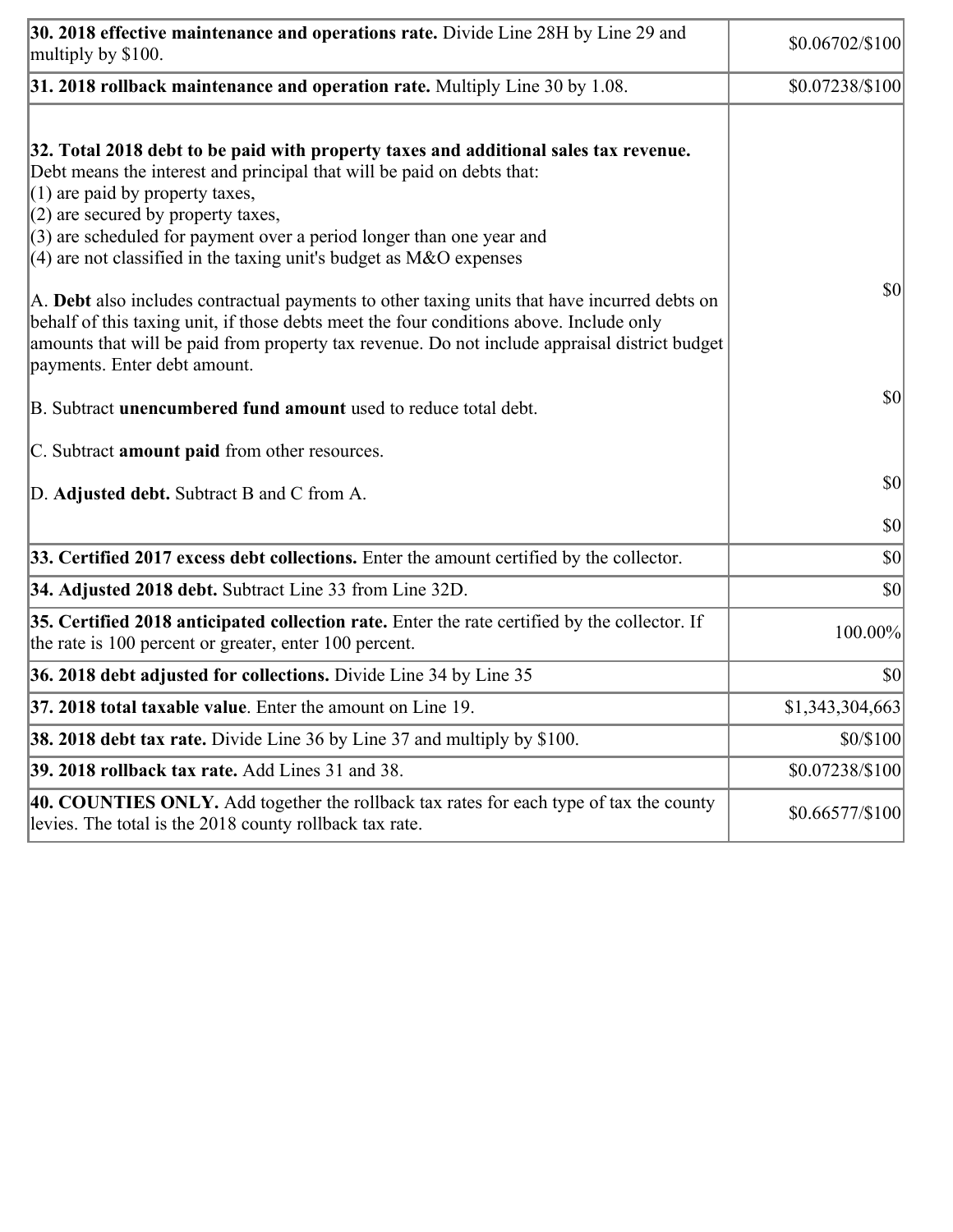# **SECTION 3: Additional Sales Tax to Reduce Property Taxes**

Cities, counties and hospital districts may levy a sales tax specifically to reduce property taxes. Local voters by election must approve imposing or abolishing the additional sales tax. If approved, the taxing unit must reduce its effective and rollback tax rates to offset the expected sales tax revenue.

This section should only be completed by a county, city or hospital district that is required to adjust its effective tax rate and/or rollback tax rate because it adopted the additional sales tax.

| <b>Activity</b>                                                                                                                                                                                                                                                                                                                                                                                                                                                                                                                                                             | <b>Amount/Rate</b>                  |
|-----------------------------------------------------------------------------------------------------------------------------------------------------------------------------------------------------------------------------------------------------------------------------------------------------------------------------------------------------------------------------------------------------------------------------------------------------------------------------------------------------------------------------------------------------------------------------|-------------------------------------|
| 41. Taxable Sales. For taxing units that adopted the sales tax in November 2017 or May<br>[2018, enter the Comptroller's estimate of taxable sales for the previous four quarters. <sup>20</sup><br>Estimates of taxable sales may be obtained through the Comptroller's Allocation Historical<br><b>Summary</b> webpage. Taxing units that adopted the sales tax before November 2017, skip this<br>line.                                                                                                                                                                  | $ 10\rangle$                        |
| $ 42$ . Estimated sales tax revenue. Counties exclude any amount that is or will be spent for<br>economic development grants from the amount of estimated sales tax revenue. <sup>21</sup> Taxing<br>units that adopted the sales tax in November 2017 or in May 2018.<br>Multiply the amount on Line 41 by the sales tax rate (.01, .005 or .0025, as applicable) and<br>multiply the result by $.9522$<br> - or -<br>Taxing units that adopted the sales tax before November 2017.<br>Enter the sales tax revenue for the previous four quarters. Do not multiply by .95. | $\vert \mathbf{S} \mathbf{O} \vert$ |
| 43. 2018 total taxable value. Enter the amount from Line 37 of the Rollback Tax Rate<br>Worksheet.                                                                                                                                                                                                                                                                                                                                                                                                                                                                          | \$1,351,248,397                     |
| 44. Sales tax adjustment rate. Divide Line 42 by Line 43 and multiply by \$100.                                                                                                                                                                                                                                                                                                                                                                                                                                                                                             | \$0/\$100                           |
| 45. 2018 effective tax rate, unadjusted for sales tax. <sup>23</sup> Enter the rate from Line 24 or 25,<br>as applicable, on the Effective Tax Rate Worksheet.                                                                                                                                                                                                                                                                                                                                                                                                              | $$0.61221/\$100$                    |
| 46. 2018 effective tax rate, adjusted for sales tax. Taxing units that adopted the sales tax in<br>November 2017 or in May 2018. Subtract Line 44 from Line 45. Skip to Line 47 if you<br>adopted the additional sales tax before November 2017.                                                                                                                                                                                                                                                                                                                            | $$0.61221/\$100$                    |
| 47. 2018 rollback tax rate, unadjusted for sales tax. <sup>24</sup> Enter the rate from Line 39 or 40,<br>as applicable, of the Rollback Tax Rate Worksheet.                                                                                                                                                                                                                                                                                                                                                                                                                | $$0.66577/\$100$                    |
| 48. 2018 rollback tax rate, adjusted for sales tax. Subtract Line 44 from Line 47.                                                                                                                                                                                                                                                                                                                                                                                                                                                                                          | $$0.66577\allowbreak/\$100]$        |

<sup>17</sup>Tex. Tax Code Section 26.012(17)

<sup>18</sup>Tex. Tax Code Section 26.04(c)

<sup>19</sup>Tex. Tax Code Section 26.04(d)

 $20$ Tex. Tax Code Section 26.041(d)

<sup>21</sup>Tex. Tax Code Section  $26.041(i)$ 

 $22$ Tex. Tax Code Section 26.041(d)

 $23$ Tex. Tax Code Section 26.04(c)  $24$ Tex. Tax Code Section 26.04(c)